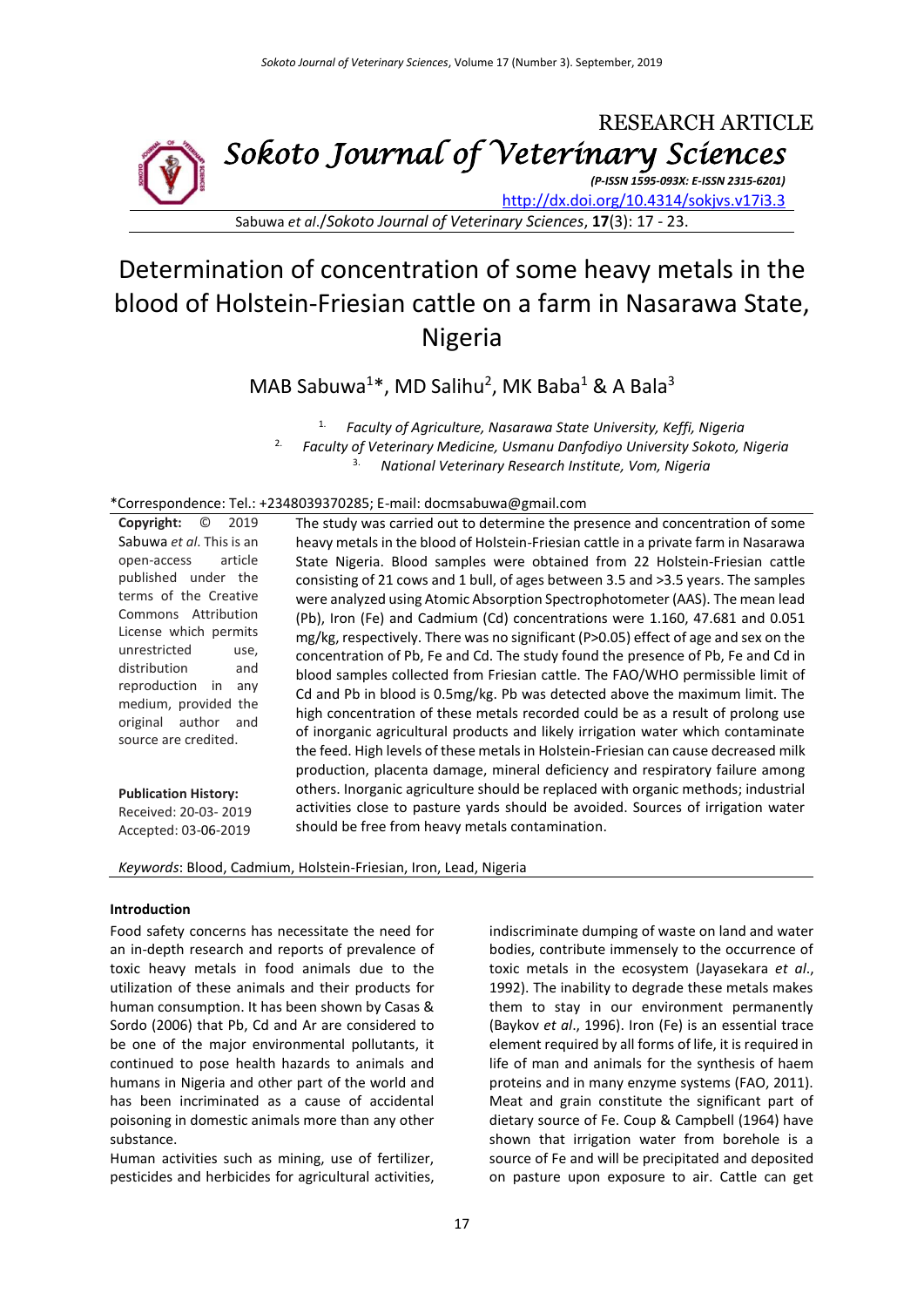exposed to Pb through ingestion and inhalation. Other anthropogenic sources of heavy metal contamination include agricultural activities, such as pesticide and herbicide application, contaminated irrigation water, municipal waste used for fertilization of crops (Alloway & Jackson, 1991), mineral fertilizer containing traces of heavy metals and direct waste disposal on farmland (Merian *et al.,* 2004). Minnesota department of health (MDH, 1999) have shown that Cd, Pb and Ar are found in phosphorus fertilizers and these metals poses the most important health concern. Ketut *et al.* (2017) conducted their study in Bali where they detected high levels of Pb in the plasma of cattle that had ingested contaminated grass and polluted water raised from unsanitized and polluted farm. Fe may be present in drinking water and irrigation water. The FAO (2011) have reported that Fe is used as coagulants and in the corrosion of steel and castiron pipes.

Agenin (2002) in his study conducted in the Savannah region of Nigeria have reported an increase levels of some heavy metals in the soil as a result of farmyard activities and chemical fertilizer application. Cattle reared under intensive management system can get expose to sources of heavy metals via ingestion of contaminated pastures and crops produced by application of inorganic agricultural products as shown in the study of Tomza-Marciniak *et al.* (2010) conducted in Poland. Cattle can have elevated levels of Pb in their blood without showing any outward signs of clinical disease. However, prolong consumption of meat and milk containing heavy metals will have deleterious effects to man. High levels of Pb in humans can be toxic, it has negative effect in the synthesis of haemoglobin, kidneys, gastrointestinal tract, joints and reproductive system and acute or chronic damage to nervous system (Pandey & Madhuri, 2014).

Somasundaram *et al.* (2005), in their study conducted in India established that giving animals feeds from areas with elevated content of trace elements results in their bioaccumulation in edible tissues, eggs and milk. Michael *et al.* (2018) in there study conducted in Southern Nigeria have shown that contaminated food is one of the main sources of exposure to heavy metals in man and an increased dietary heavy metal intake may contribute to the development of various disorders. Pb has been found to decreased sperm count in male and spontaneous abortions in female (Hertz-Picciotto, 2000), Hwua & Yang (1998) showed that Cd can induce the expression of several gene types and can result in the development of cancer in man. The effects of high levels of Fe in animal include depression, coma, convulsion, respiratory failure

and cardiac arrest. In human, excess Fe intake may result in siderosis (deposition of Fe in tissue) in liver, pancreas, adrenals, thyroid, pituitary and heart (FAO, 2011). Heavy metals have negative effect to cattle production, for example, Cd has been reported by Smith *et al*. (1991) to cause reductions in both intestinal zinc absorption and hepatic zinc reserves in cattle as a result of competition for the cation-binding sites. Ahsan *et al.* (2017) also reported that Cd can be absorbed through the intestinal tract, passes through the placenta of pregnant animal and damage placenta membrane and DNA. Coup & Campbell (1964) conducted an experiment in New Zeeland to see the effect of excess Fe intake in intensively managed dairy cows, they show that high Fe intake caused scouring, loss of bodyweight and lowered production of milk and butterfat. It has been reported by Pandey & Madhuri (2014) that excess Cd levels in blood can cause osteomalacia and osteoporosis.

Patra *et al.* (2008) reported significant correlation between blood Pb and milk Pb concentrations in lactating cows. This shows that heavy metals in the blood can be transferred to the milk of lactating cows which will subsequently be consumed by man. The relative importance of heavy metals associated with toxicity in cattle and human and the continuous application of inorganic materials, fertilizers, herbicides on crops and pastures, the use of boiler discharge as sources of irrigation and the intense industrial activities in the study area have necessitated the need for this study. The aim of the study is to assess the levels of heavy metals in dairy cattle as well as the effect of age and sex on the concentration of these metals in Holstein-Friesian cattle.

# **Materials and Methods**

#### *Study area and site*

The study was conducted in an integrated dairy farm in Keffi Local Government Area of Nasarawa State. The town falls within the guinea savannah agro-ecological zone and is located 8.85 latitudes and 7.87 longitudes. The town has a population of 92,664 at the 2006 population census (NPC, 2006) making it the second biggest town in the state. Keffi town is about 50km from Nigeria's Federal Capital, Abuja. The dairy farm is situated in Gauta Village, which is 4km from the city town. The farm has both local and exotic dairy cattle which are used to produce dairy products for human consumption. The farm has vast hectares of land used to grow and produced crops, hay, silage and pasture all year round using irrigation system, inorganic fertilizers (N.P.K) and chemical herbicides and pesticides. The source of irrigation water is borehole, dam and flowing stream water in which the local community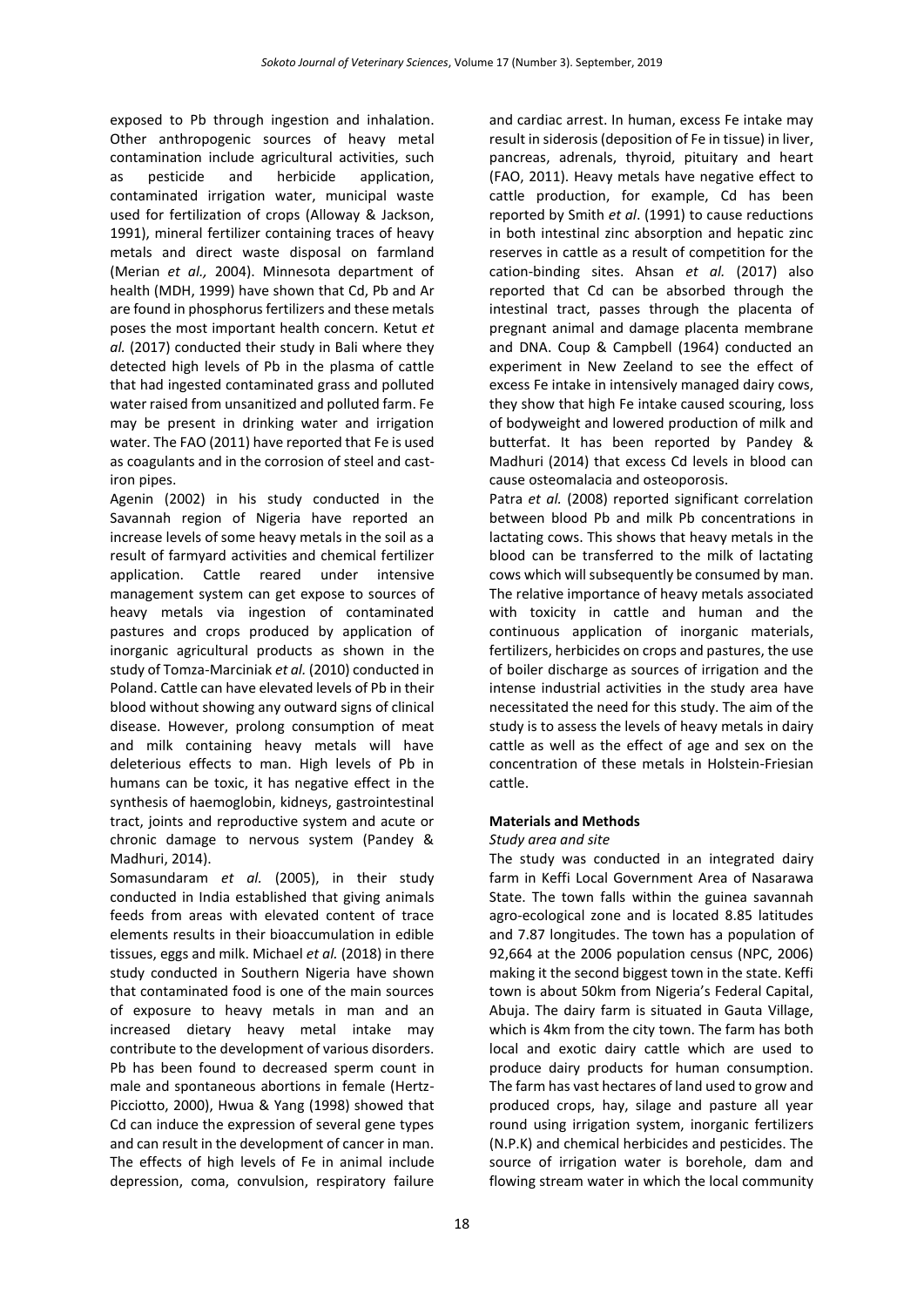also utilizes for washing, bathing and other domestic activities. Discharged water from boilers also serves as source of irrigation water. There was on-going massive construction of a flour mill factory side by side the dairy farm. Tomza-Marciniak *et al.* (2011) have reported high levels of heavy metals in the blood of cows raised from inorganic farm compared with cows from organic farm. Thus, the industrial and inorganic agricultural activities taking place on the farm can expose these cattle to high levels of heavy metals. Additionally, the Scientific Committee on Animal Nutrition (SCAN, 2003) have shown that contamination of animal feeds by toxic metals cannot be eliminated completely because of the levels of their distribution in the environment

# *Sample population*

The sampling population consists of 121 Holstein-Friesian cattle managed intensively. The animals were kept for dairy purpose and milking is usually done twice a day using an automated milking machine. They were fed on fresh pasture, hay, silage and concentrate.

# *Sample size*

A total of 22 Holstein-Friesian cattle consisting of 1 bull and 21 cows were randomly selected from the population.

# *Blood collection and digestion*

The Venipuncture method of blood collection was used as described by Charles *et al*. (2017). In brief, about 5ml blood samples were collected from jugular vein of Holstein Friesian cattle and introduced into a plastic Ethylenediaminetetraacetic acid (EDTA) bottles in other to prevent coagulation of the blood samples. Conventional Wet Acid Method of Digestion as described by Miranda *et al*. (2005) was used. 5ml of freshly prepared mixture of concentrated HNO<sup>3</sup> (nitric acid) and  $H_2O_2$  (hydrogen peroxide) in a 4:2 v/v ratio was poured into a Pyrex flask containing 2ml of the blood samples and left for 15 minutes. Watch glass was used to cover the flask prior to digestion. A total of 3 ml of HN03 and few drops of  $H<sub>2</sub>O<sub>2</sub>$  were used to treat the digest followed by subsequent heating at 80°C on a hot plate to obtain a clear digested solution. The excess acid mixture was evaporated to a semi-dry mass and thereafter cooled and diluted with 0.2ml nitric acid. A 100 ml volumetric flask was used to transfer the mixture and diluted with distilled water to obtain a 60 ml volume. The samples were stored in a refrigerator at 4°C awaiting Atomic Absorption Spectrophotometer (AAS) analysis.

# *Analysis of samples*

Buck scientific VGP 210 model Atomic Absorption Spectrophotometer was used to evaluate the concentrations of heavy metals in the digested samples. A calibration of the AAS was done with standard solutions after which they were aspirated into the AAS equipment for analysis. Concentration of Pb, Cd and Fe were evaluated using descriptive statistic while Student *t*-test was used to analyzed the effect of age and sex on the concentration of the metals using Statistical Package for Social Sciences (SPSS, 2010) version 20.0 for Windows.

# **Results**

The results for the mean concentrations (mg/kg) of Pb, Fe and Cd detected from the blood of the twenty-two Holstein-Friesian cattle sampled from an intensively managed dairy farm is presented in Table 1. All the metals were detected above 0.00mg/kg. The mean concentration (mg/kg) for Pb, Fe and Cd were 1.160, 47.681 and 0.051, respectively.

Table 2 shows the mean concentration (mg/kg) of Pb, Fe and Cd from two different age groups of Holstein-Friesian cattle sampled. Pb and Fe concentrations were found to be higher in the younger (0-3.5 years) age group compared to the older (>3.5 years) group. However, there was no statistical significant different (P>0.05) from this variation. The two age groups have nearly equal concentrations of blood Cd level with no significant different (P>0.05). The result for mean blood concentrations (mg/kg) of Pb, Fe and Cd in Holstein-Friesian according to sex is shown in Table 3. There was no significant effect (P>0.05) of sex on the concentration of the metals in the samples, though Mean concentration of Pb and Cd was higher in females than male cattle.

**Table 1**: Mean concentration (mg/kg) of heavy metals in blood of Holstein-Friesian cattle

| Metal | No. examined | Mean (mg/kg) | SD    |
|-------|--------------|--------------|-------|
| Pb    |              | 1.160        | 1.16  |
| Fe    |              | 47.681       | 20.58 |
| Cd    |              | 0.051        | 0.02  |
|       |              |              |       |

No. = number; SD = standard deviation

**Table 2**: Mean concentration (mg/kg) of lead (Pb), iron (Fe) and cadmium (Cd) from different age group of Holstein-Friesian cattle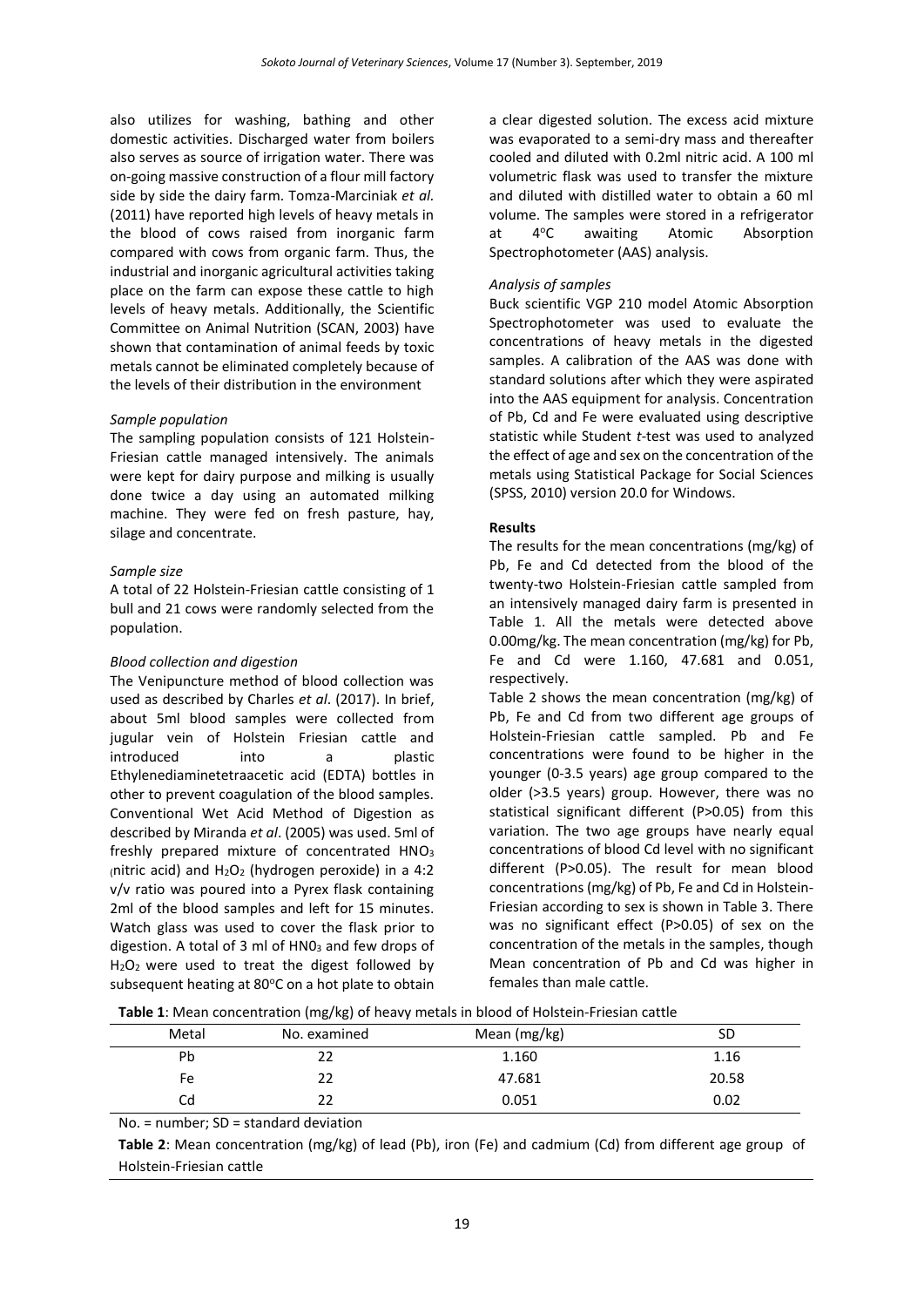|       | $0-3.5$ years |                  |           |   |
|-------|---------------|------------------|-----------|---|
|       | (19)          | $>3.5$ years (3) |           | O |
| Metal | (mg/kg)       | (mg/kg)          | <b>SD</b> | S |
|       |               |                  |           | N |
| Pb    | 1.340         | 0.019            | 1.16      | S |
|       |               |                  |           | N |
| Fe    | 48.335        | 43.542           | 20.58     | S |
|       |               |                  |           | N |
| Cd    | 0.050         | 0.053            | 0.02      | S |
|       |               |                  |           |   |

SD= standard deviation; LOS = level of significance; NS = not significantly different (P>0.05)

**Table 3**: Mean concentration (mg/kg) of lead (Pb), iron (Fe) and cadmium (Cd) in Holstein-Friesian cattle according to sex

|       | Male $(1)$ | Females (21) |       |           |
|-------|------------|--------------|-------|-----------|
| Metal | (mg/kg)    | (mg/kg)      | SD    | LOS       |
| Pb    | 0.341      | 1.232        | 1.16  | <b>NS</b> |
| Fe    | 55.415     | 47.313       | 20.58 | <b>NS</b> |
| Cd    | 0.048      | 0.051        | 0.02  | NS.       |

SD= standard deviation; LOS = level of significance; NS = not significantly different (P>0.05)

# **Discussion**

Environmental pollution has been positively correlated with the presence of heavy metals in the food chain by several studies. Organic agriculture is safer and can prevent food-chain disease transfer to human (Gabryszuk *et al.*, 2010). The obtained mean concentration (mg/kg) of Pb, Fe and Cd from this study were 1.160, 47.681 and 0.051 respectively. The values obtained for this study have exceeded the FAO/WHO maximum permissible limits for Pb in blood as 0.50mg/kg. Blood Pb levels above 0.35 μg m/L is toxic for ruminants while 1 μg mL-1 in blood is fatal for animals (Swarup *et al.,* 2005). Tomza-Marciniak *et al*. (2011) reported a lower mean blood Pb concentration of 0.017mg/kg from inorganic raised cows in Poland. Also, they obtained a maximum blood Pb concentration (mg/kg) of 0.078 which is about forty times lower than the maximum value of 3.468 obtained from this study. The maximum blood Pb value from this study is in contrast to the study conducted in Bali by Ketut *et al.* (2017) where they recorded a maximum blood Pb value of 23.204mg/kg. Also, they obtained a mean Pb concentration of 7.350mg/kg in the blood of cows, a concentration that is two times higher than obtained in this study. Ogabiela *et al.* (2011) have reported in Northern Nigeria high levels of heavy metals from the blood of cattle grazed in polluted environment than those raised in nonpolluted environment. Their obtained mean blood Pb concentration of 0.79mg/kg from the polluted environment is lower than the value from this study. Elevated levels of Pb in the blood interfere with the availability of other essential minerals.

Miller *et al.* (1990) have shown that the level of Pb in blood has a significant correlation with the levels and/or metabolism of essential trace metals. The results of the study conducted by Nwude *et al.* (2010) in Awka Southern Nigeria on the blood Pb of cows shows a mean concentration (mg/kg) of 2.79, a value lower than obtained from this study. Blood Pb levels in lactating cows have been shown to be transfer into milk. Patra *et al.* (2008) have reported significant correlation between blood and milk Pb concentration in lactating cows. This means high concentration of heavy metals in blood of lactating cows will result in the transfer and formation of heavy metals residues in milk. The results of the study of Ahmed *et al*. (2007) conducted in India indicated significant association between elevated blood Pb levels and the risk of anaemia. Cd is among heavy metals that have no any beneficial biological role. Pandey & Madhuri (2014) have reported that excess Cd levels in blood can cause increased blood pressure and myocardial disease in animals. The concentration of Cd in this study is lower than

the 0.5mg/kg permissible limit of FAO/WHO for tissues of cow. However, our value was high compared to concentration (mg/kg) range of Cd in blood (0.001 – 0.019) reported by Lucky & Temitayo (2017), but lower to the mean blood Cd levels of 5.67mg/kg reported by Okareh & Oladipo (2015) in there study conducted in cows from Southern Nigeria. The environment where these cattle are raised is also contaminated with heavy metals, Miranda *et al*. (2009) have reported that cattle and other ruminants are indicators of environmental contamination with heavy metals. Tomza-Marciniak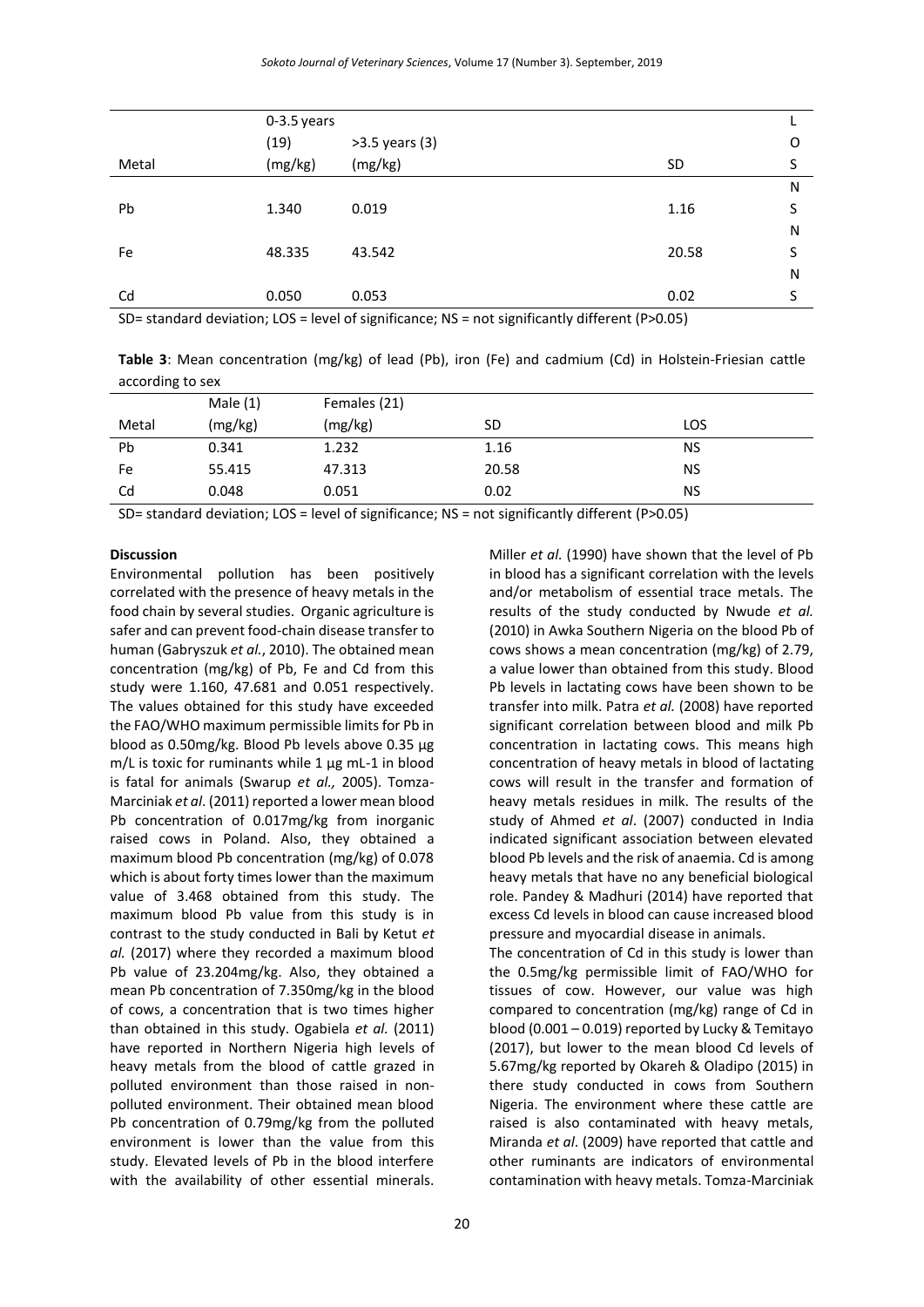*et al.* (2011) detected a mean blood Cd concentration of 0.0007mg/kg from inorganically raised Friesian cows in Poland, even though the management system is similar to our area of study, the Cd value detected in our study is seventy times higher than their obtained value. The higher values of the three metals obtained in our study indicates most likely, the environment and the feed are highly contaminated with heavy metals as a result of inorganic farming activities and industrial activities. The long-time application of phosphorus fertilizers and herbicides to the pastures and crops is one of the most probable sources of Cd and Pb which originated from the contaminated soil. This can be supported by the study of Asad (2015) conducted in Jordan on different farms to see the effect of phosphorus fertilizer and herbicide applications to soil and plants. His results show that increase in the levels of Cd and Pb on plants correlates with an increase on the levels of these heavy metals on soil, he concluded that the most likely sources of Cd and Pb in the soils and plants were pesticides and phosphorus fertilizer. The 0.004 mg/kg minimum blood Cd value detected in our study tally with the value obtained by Nwude *et al*. (2010) when they sampled the blood of cows in Awka, Southern Nigeria. However, they obtained 0.02mg/kg as maximum blood Cd concentration, a value that is four times lower than the 0.093mg/kg obtained in this study. Cd was detected in the blood of all the dairy cows sampled in the study area, this is also inline with the findings of Tomza-Marciniak *et al*. (2011) where they showed that the blood of all Friesian cows sampled under similar management system contained some levels of Cd. Cattle can have elevated levels of Pb in their blood without showing any outward signs of clinical disease (Lucky & Temitayo, 2017). Toxic effects of Pb and Cd were reported in cattle and human due to ingestion of contaminated products containing heavy metals (Cai *et al*., 2009). The environment where Ogabiela *et al*. (2011) conducted their study using blood of cows in Northern Nigeria is highly contaminated as a result of agricultural and tannery activities. They recorded a blood mean Cd concentration (mg/kg) of 0.14 in Kano and a higher value of 0.17 in Zaria, these levels of blood Cd are higher than the mean obtained in this study conducted in north central Nigeria. According to Swarup *et al*. (2005), lactating cows had increased blood levels of heavy metals as a result of grazing in metal polluted environment. Fe is an essential element and play vital role in biological process. Pandey & Madhuri (2014) have reported that Fe can be toxic in high amounts and the metabolic role of essential elements can be changed by the toxic metals, resulting into toxicity. Fe is considered as a micronutrient (Reeves & Baker, 2000) but can be toxic when an elevated level in excess of requirements is observed in tissues, organs and blood during feeding. The mean blood Fe detected in this study is above the recommended levels for tissues. It is also above the aggregate value of 1.21mg/kg detected in the blood of cows by Nwude *et al.* (2010) in Southern Nigeria and ten times higher than the mean blood Fe levels of 4.346mg/kg reported by Tomza-Marciniak *et al.* (2011) from an inorganic and intensively managed Holstein-Friesian cows in Poland. The high levels of Fe recorded in this study may likely be from the irrigation water or from bore hall water which the study of Coup & Campbell (1964) shows that water sources from borehole contain high levels of Fe and can contaminate Pasture and crops when used for irrigation.

Table 2 shows the concentration of heavy metals according to different age groups of the animals. The results show no significant difference (P>0.05) on the concentration of Pb, Fe and Cd among the different age groups. Although, younger animals had an elevated value of Pb (1.340mg/kg) and Fe (48.335mg/kg) when compared to 0.019mg/kg and 43.54mg/kg values observed in animals above 3.5 years of age. Cd concentration (0.053 mg/kg) was higher in animals above 3.5 years than the concentration of 0.050 mg/kg observed in those below that age category. The possible reason for a lower Fe levels in older age groups could be increased mineral demand during milk production, which could reduce the concentration of the essential metals in their blood. Since Cd is not degradable in tissues of cattle, the high levels recorded from the older age group could be the results of prolong bioaccumulation over time. As the animal ages, more levels of Cd accumulate in blood and tissues. This is in-line with the saying of Mukesh *et al.* (2010) that Cd is almost absent in the body at birth, but it accumulates with age.

The results of concentration of heavy metals according to sex are presented in Table 3. Male and female cattle had no significant different values in the concentrations of Pb, Fe and Cd in their blood. In this study, mean Pb, Fe and Cd concentrations (mg/kg) were 0.341, 55.415 and 0.048 respectively in males and 1.232, 47.313 and 0.051 respectively in females. A higher concentration of Fe was recorded in male than females. The lower concentration in females could be as a result of high mineral demand in females for milk production especially during lactation in high milk producing cows.

In conclusion, the results of this study showed that Holstein-Friesian cattle in the study area are exposed to Pb, Cd and Fe and the mean concentrations Pb is above permissible level recommended by FAO/WHO. Age and sex have no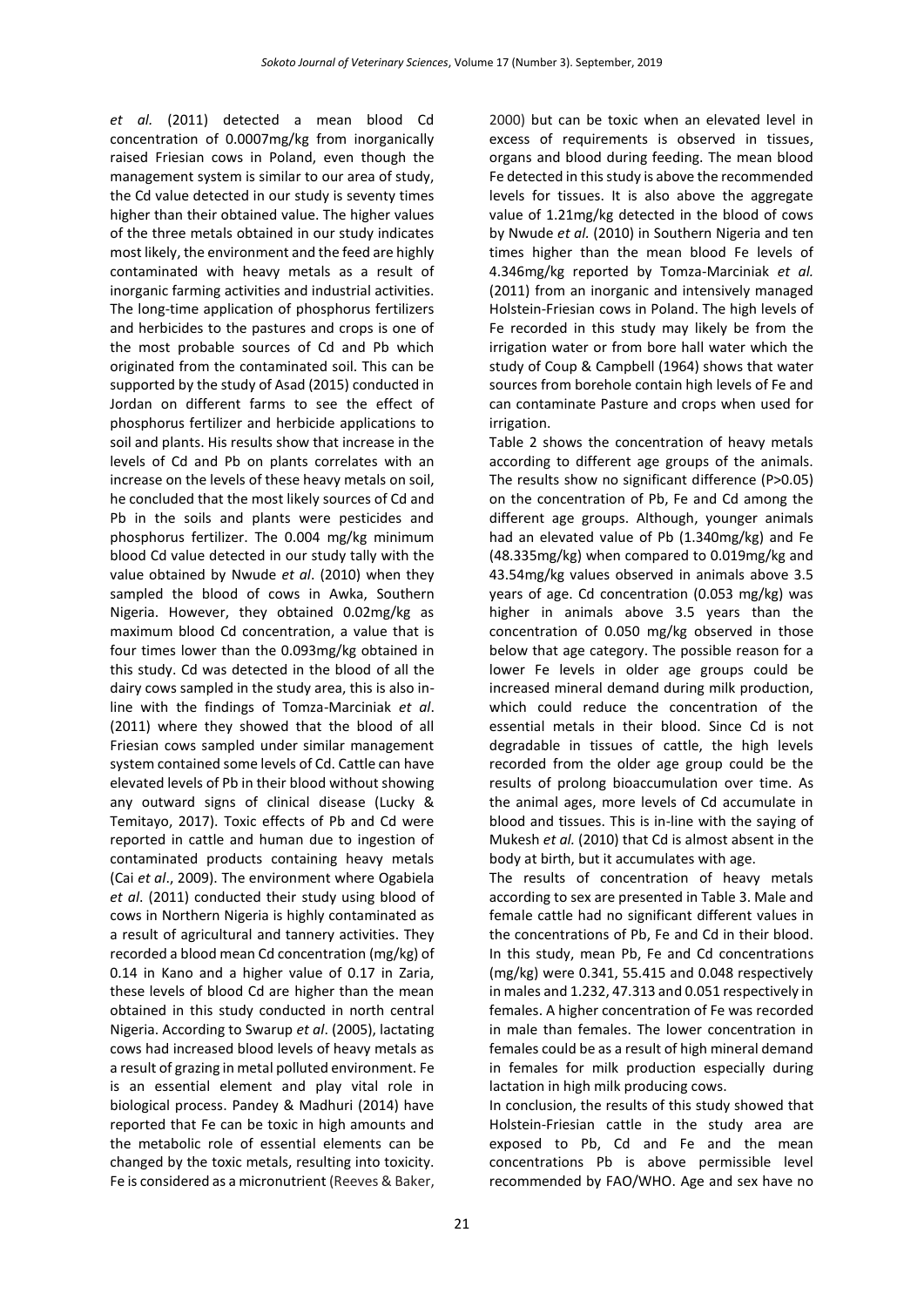significant difference (P>0.05) in bioaccumulation of heavy metals in cattle. In other to curtail the cases of accumulation of heavy metals in blood, tissues, organs and other animal products, organic farming should be encourage and the use of agricultural pesticides, herbicides and Phosphorous fertilizers should be avoided. Also, sources of irrigation water for pastures and crops must be free of heavy metals to reduce anthropogenic contamination of soil and pasture. Plastic pipes instead of iron steel pipes should be used for irrigation channels. Feed and water containing toxic heavy metals should not be given to animals. All sources of heavy metals such as battery, cement, paints, lubricating oils etc should be kept away from animal sources of feed and water. Continuous monitoring and evaluation of the environment and animal tissues should be adopted.

# **Conflicts of Interest**

The authors declare no conflicts of interest.

# **References**

- Agenin JO (2002). Lead in a Nigerian savannah soil under long-term cultivation. *Science of the Total Environment,* **288**(1-3): 1–14.
- Ahmed M, Singh S, Behari JR, Kumar A & Siddiqui MKJ (2007). Interaction of lead with some essential trace metals in the blood of anemic children from Lucknow, India. *International Journal of Clinical Chemistry,* **377**(1-2): 92-97.
- Ahsan K, Kamruzzaman KMD, Istiaq HK, Talha J & Eshita J (2017). A study of heavy metal presence in cow milk of different dairy farms near karnafuli paper mills, Chittagongi, Bangladesh. *American Journal of Engineering Research*, **6**(9): 329-333.
- Alloway BJ & Jackson AP (1991). Behavior of trace metals in sewage sludge-amended soils. *Science of the Total Environment*, 10.1016/0048-9697(91)90377-Q.
- Asad MFA (2015). The impact of phosphorus fertilizers on heavy metals content of soils and vegetables grown on selected farms in Jordan. *Agrotechnology Journal*, **5**(1): 1-5.
- Baykov BD, Stoyanov MP & Gugova ML (1996). Cadmium and Lead bioaccumulation in male chickens for high food concentrations. *Toxicological and Environmental Chemistry*, **54**(1-4): 155- 159.
- Cai Q, Long ML, Zhu M, Zhou QZ, Zhang L & Liu J (2009). Food chain transfer of Cadmium and Lead to cattle in a Pb-zinc smelter in Guizhou, China. *Journal of Environmental Pollution*, **157**(11): 3078-3082.
- Casas JS & Sordo J (2006). Lead. In: *Chemistry, Analytical Aspects, Environmental Impact and Health Effects*. First edition, Amsterdam, Elsevier Science. Pp 19.
- Charles M, Mohammed BO, Rifkatu KD & Emmanuel YY (2017). Assessment of heavy metals (As, Cd, Cr, Cu, Ni, Pb and Zn) in blood samples of sheep and rabbits from Jimeta-Yola, Adamawa State, Nigeria. *International Journal of Advances in Pharmacy, Biology and Chemistry*, **6**(3): 160-166.
- FAO (2011). Joint FAO/WHO food standards program codex committee on contaminants in foods, **5**(1): 50-54.
- Gabryszuk M, Słoniewski K, Metera E & Sakowski T (2010). Content of mineral elements in milk and hair of cows from organic farms. *Journal of Elementology*, **15**(2): 259–267.
- Hertz-Picciotto I (2000). The evidence that lead increases the risk for spontaneous abortion. *American Journal of Industrial Medicine*, **38**(3): 300-309.
- Hwua Y & Yang J (1998). Effect of 3-aminotriazole on anchorage independence and mutagenicity in Cd- and Pb-treated diploid human fibroblasts*. Journal of Carcinogenesis*, **19**(5): 881–888.
- Jayasekara SU, Samarajeewa U & Jayakody AN (1992). Trace metals in foods of animal origin in Srilanka. *Asian Food Journal*, **7**(2): 105-107.
- Ketut B, Made K, Ni Nyoman WS & Wayan S (2017). Lead detection in blood of the Bali cattle that were slaughtered in the traditional slaughterhouses in Denpasar, Bali. *Bali Medical Journal,* **3**(3): 43-46.
- Lucky LN & Temitayo LO (2017) Hematotoxicity status of lead and three other heavy metals in cow slaughtered for human consumption in Jos*,* Nigeria. *Journal of Toxicology and Environmental Health Sciences*, **9**(9): 83-91.
- Coup MR & Campbell AG (1964). The effect of excessive iron intake upon the health and production of dairy cows, *New Zealand Journal of Agricultural Research,* **7**(4): 624- 638.
- Merian E, Anke M, Inhat M & Stoeppler M (2004). *Elements and their compounds in the environment*. Wiley VCH, Weinhem, Germany. Pp 79-86.
- Michael MO, Anoka AN & Ogbureke CK (2018). A Review of Heavy Metal Contamination of Food Crops in Nigeria. *Annals of Global Health*, **84**(3): 488-494
- Miller, GD, Massaro TF & Massaro EJ (1990). Interactions between lead and essential